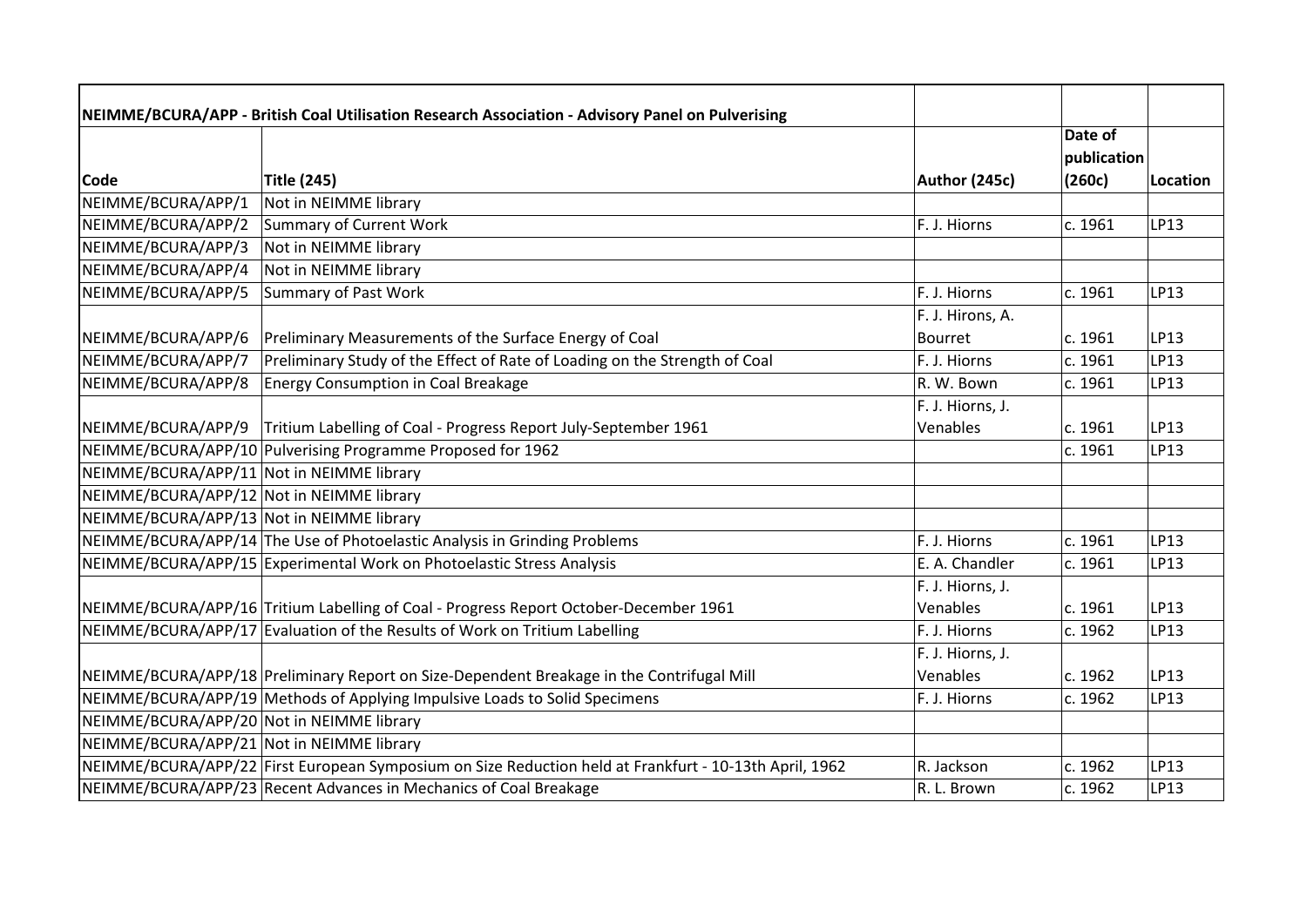|                                           |                                                                                                            | F. J. Hiorns, J.   |         |             |
|-------------------------------------------|------------------------------------------------------------------------------------------------------------|--------------------|---------|-------------|
|                                           | NEIMME/BCURA/APP/24 Progress Report on Tritium Labelling of Coal, January-May, 1962                        | Venables           | c. 1962 | LP13        |
|                                           | NEIMME/BCURA/APP/25 Experimental Work on Photoelastic Stress Analysis Progress Report, January-May, 1962   | E. A. Chandler     | c. 1962 | LP13        |
|                                           | NEIMME/BCURA/APP/26 Survery of the Energy Present at Failure Under a Variety of Stress Systems             | R. W. Brown        | c. 1962 | LP13        |
|                                           | NEIMME/BCURA/APP/27 Experiments on Breakage of Coal Cubes                                                  | R. W. Brown        | c. 1962 | LP13        |
|                                           | Note on the Internal Friction and Young's Modulus of Coal in the Temperature Range 20-                     |                    |         |             |
| NEIMME/BCURA/APP/28 320°C                 |                                                                                                            | P. E. English      | c. 1962 | LP13        |
|                                           | NEIMME/BCURA/APP/29 Notes on Power Requirements in Rolling Ball Crushers                                   | G. W. C. Allan     | c. 1962 | LP13        |
| NEIMME/BCURA/APP/30 Not in NEIMME library |                                                                                                            |                    |         |             |
|                                           | NEIMME/BCURA/APP/31 Physics in Coal Utilisation                                                            |                    | c. 1962 | <b>LP13</b> |
|                                           | NEIMME/BCURA/APP/32 Rate of Energy Consumption in Grinding Mills                                           | F. J. Hiorns       | c. 1962 | LP13        |
|                                           | NEIMME/BCURA/APP/33 Measurements of the Energy Required to Break Cubes of Coal by Slow Compression         | R. W. Brown        | c. 1962 | LP13        |
|                                           | Preliminary Measurements of the Energy Required to Break Cubes of Coal by Compression                      |                    |         |             |
|                                           | NEIMME/BCURA/APP/34 under Impact Conditions                                                                | R. W. Bown         | c. 1962 | LP13        |
|                                           | NEIMME/BCURA/APP/35 Experimental Work on Photoelastic Stress Analysis Progress Report June-September, 1962 | E. A. Chandler     | c. 1962 | LP13        |
|                                           |                                                                                                            | F. J. Hiorns, J.   |         |             |
|                                           | NEIMME/BCURA/APP/36 Activity Distributions in Lumps of Tritiated Coal                                      | Venables           | c. 1962 | LP13        |
|                                           | Comparison of Observed Size Distributions with those Calculated from Activity                              | F. J. Hiorns, J.   |         |             |
| NEIMME/BCURA/APP/37 Measurements          |                                                                                                            | Venables           | c. 1962 | LP13        |
|                                           | NEIMME/BCURA/APP/38 A Programme of Wear Measurements Relevant to Grinding Mills                            | F. J. Hiorns       | c. 1962 | LP13        |
|                                           |                                                                                                            | R. L. Brown, J. C. |         |             |
|                                           | NEIMME/BCURA/APP/39 Flow Patterns on Rolling a Thin Bed of Sand                                            | Richards           | c. 1962 | LP13        |
| NEIMME/BCURA/APP/40 Not in NEIMME library |                                                                                                            |                    |         |             |
| NEIMME/BCURA/APP/41 Not in NEIMME library |                                                                                                            |                    |         |             |
| NEIMME/BCURA/APP/42 Not in NEIMME library |                                                                                                            |                    |         |             |
|                                           | NEIMME/BCURA/APP/43 Summary Statement of the Present Position of Work on Grinding                          | F. J. Hiorns       | c. 1962 | LP13        |
|                                           | NEIMME/BCURA/APP/44 Proposed Programmes for 1963                                                           |                    | c. 1962 | LP13        |
| NEIMME/BCURA/APP/45 Not in NEIMME library |                                                                                                            |                    |         |             |
|                                           | NEIMME/BCURA/APP/46 A Photoelastic Analysis of a Simplified Problem in Coal Grinding                       | R. L. Chandler     | c. 1963 | LP13        |
|                                           | NEIMME/BCURA/APP/47 The Separation of Principal Stresses                                                   | R. L. Chandler     | c. 1963 | LP13        |
|                                           | NEIMME/BCURA/APP/48 Progress Report: Measurements of the Surface Energy of Coal                            | P. E. English      | c. 1963 | LP13        |
|                                           | NEIMME/BCURA/APP/49   Interim Report on Associated Energy Measurements                                     | R. W. Bown         | c. 1963 | LP13        |
|                                           | NEIMME/BCURA/APP/50 Survey of Metallic Wear Mechanisms and Measurement                                     | B. M. Parish       | c. 1963 | LP13        |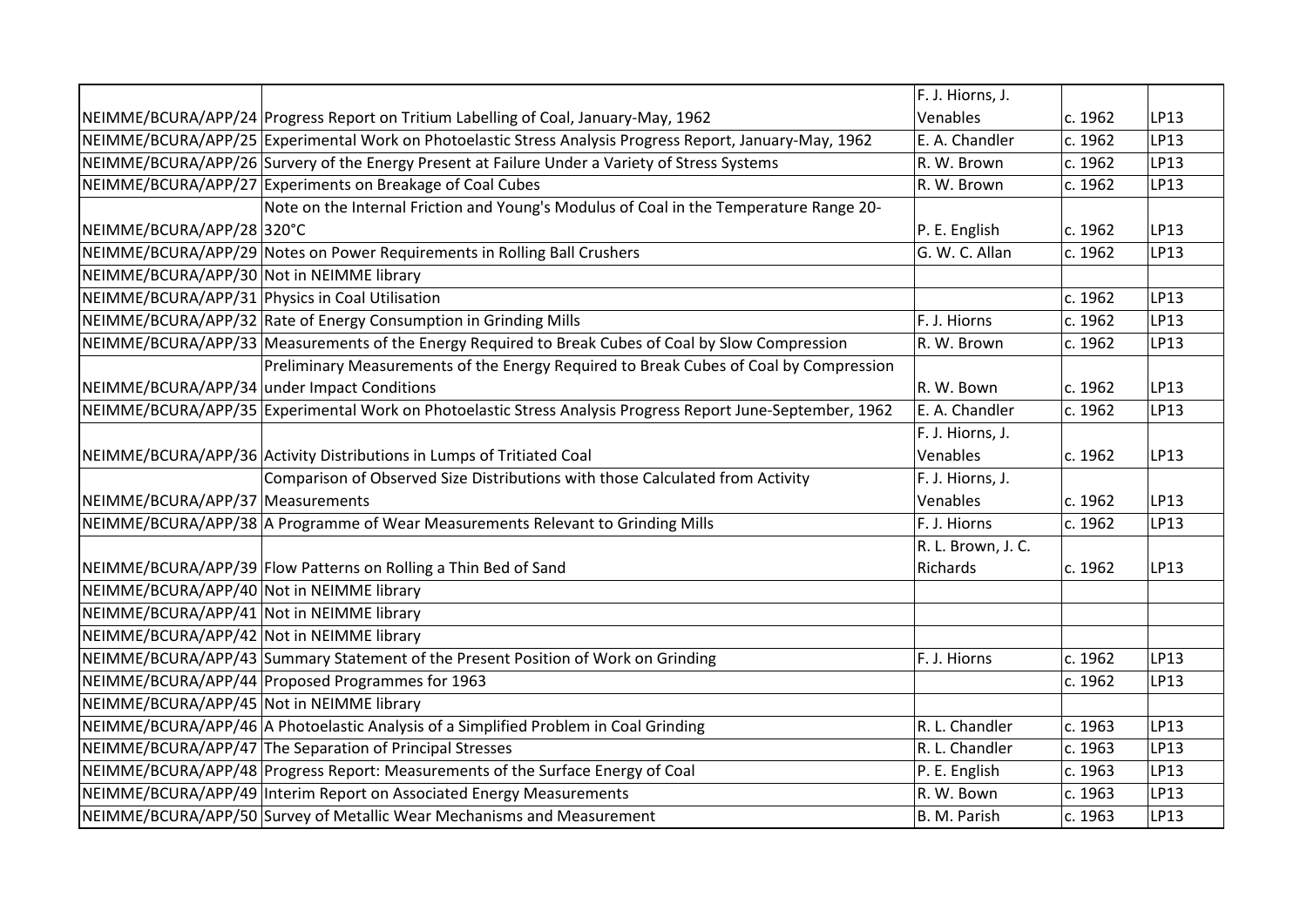|                                           | NEIMME/BCURA/APP/51 Progress in Wear Measurement                                                                | B. M. Parish          | c. 1963 | LP13 |
|-------------------------------------------|-----------------------------------------------------------------------------------------------------------------|-----------------------|---------|------|
|                                           |                                                                                                                 | P. E. English, F. J.  |         |      |
|                                           | NEIMME/BCURA/APP/52 The Significance of Measurements of the Surface Energy of Coal                              | Hiorns                | c. 1963 | LP13 |
|                                           | Laboratory Experiments in Wet Grinding. Experiment No. 196. Effect of Sodium Chromate                           |                       |         |      |
|                                           | NEIMME/BCURA/APP/53 Concentration and Coal-water Ratios                                                         |                       | c. 1963 | LP13 |
|                                           | NEIMME/BCURA/APP/54 Grinding Experiments Involving the use of Tritium as a Radioactive Tracer                   | F. J. Hiorns          | c. 1963 | LP13 |
|                                           | NEIMME/BCURA/APP/55 Seventh Meeting to be held on Thursday, 2nd May at Leatherhead, at 10.30 a.m. Agenda        |                       | c. 1963 | LP13 |
|                                           | NEIMME/BCURA/APP/56 Minutes of the Seventh Meeting held at 10.30 a.m. on Thursday, 2nd May, at Leatherhead.     |                       | c. 1963 | LP13 |
|                                           | A Photoelastic Analysis of a Coal Breakage Problem: A More Detailed Study of the Particle                       |                       |         |      |
| NEIMME/BCURA/APP/57 Load Corner           |                                                                                                                 | R. L. Chandler        | c. 1963 | LP13 |
|                                           | Determination of Probable Breakage Patterns of Coal Particles of Several Typical Shapes by a                    |                       |         |      |
| NEIMME/BCURA/APP/58 Photoelastic Analysis |                                                                                                                 | R. L. Chandler        | c. 1963 | LP13 |
|                                           | NEIMME/BCURA/APP/59 Further Report on Associated Energy Measurements                                            | R. W. Bown            | c. 1963 | LP13 |
|                                           | NEIMME/BCURA/APP/60 Visit to Professor Rumpf's Laboratory at Karlsruhe                                          | F. J. Hiorns          | c. 1963 | LP13 |
|                                           | NEIMME/BCURA/APP/61 Further Laboratory Experiments in Wet Grinding                                              |                       | c. 1963 | LP13 |
|                                           | NEIMME/BCURA/APP/62 Eighth Meeting to be held on Thursday, 25th July 1963, at Leatherhead, at 11 a.m. Agenda    |                       | c. 1963 | LP13 |
|                                           |                                                                                                                 | W. D. Idem, R. W.     |         |      |
|                                           | NEIMME/BCURA/APP/63 Preliminary Report on Associated Energy Determination under Impact Conditions               | Bown                  | c. 1963 | LP13 |
| NEIMME/BCURA/APP/64 Not in NEIMME library |                                                                                                                 |                       |         |      |
|                                           | NEIMME/BCURA/APP/65 Colloquium on Principles of Communication                                                   |                       | c. 1963 | LP13 |
|                                           | NEIMME/BCURA/APP/66 Minutes of the Eighth Meeting held at 11 a.m. on Thursday, 25th July, 1963, at Leatherhead. |                       | c. 1963 | LP13 |
|                                           | NEIMME/BCURA/APP/67 Ninth Meeting to be held on Tuesday, 26th May 1964, at Leatherhead, at 10.30 a.m. Agenda    |                       | c. 1964 | LP13 |
|                                           | NEIMME/BCURA/APP/68 Programme of Work on Pulverising                                                            |                       | c. 1963 | LP13 |
|                                           |                                                                                                                 | P. E. English, F. J.  |         |      |
|                                           | NEIMME/BCURA/APP/69 Measurement of the Specific Fracture Energy of Coal                                         | <b>Hiorns</b>         | c. 1963 | LP13 |
|                                           |                                                                                                                 | R. W. Bown, F. J.     |         |      |
|                                           | NEIMME/BCURA/APP/70 Measurements of Associated Energy in Free Crushing                                          | Hiorns                | c. 1963 | LP13 |
|                                           | Investigations into the Effect on the Measurement of Associated Energy of Varying the                           |                       |         |      |
| NEIMME/BCURA/APP/71 Reduction Ratio       |                                                                                                                 | R. W. Bown            | c. 1963 | LP13 |
|                                           | Notes on the Relevance of Measurements of the Non-elastic Behaviour of Coal to Grinding                         |                       |         |      |
| NEIMME/BCURA/APP/72 Problems              |                                                                                                                 | P. E. English         | c. 1963 | LP13 |
|                                           |                                                                                                                 | R. L. Chandler, F. J. |         |      |
|                                           | NEIMME/BCURA/APP/73 Photoelastic Anaylysis of Particle Loading in the Ring-Ball Mill                            | Hiorns                | c. 1963 | LP13 |